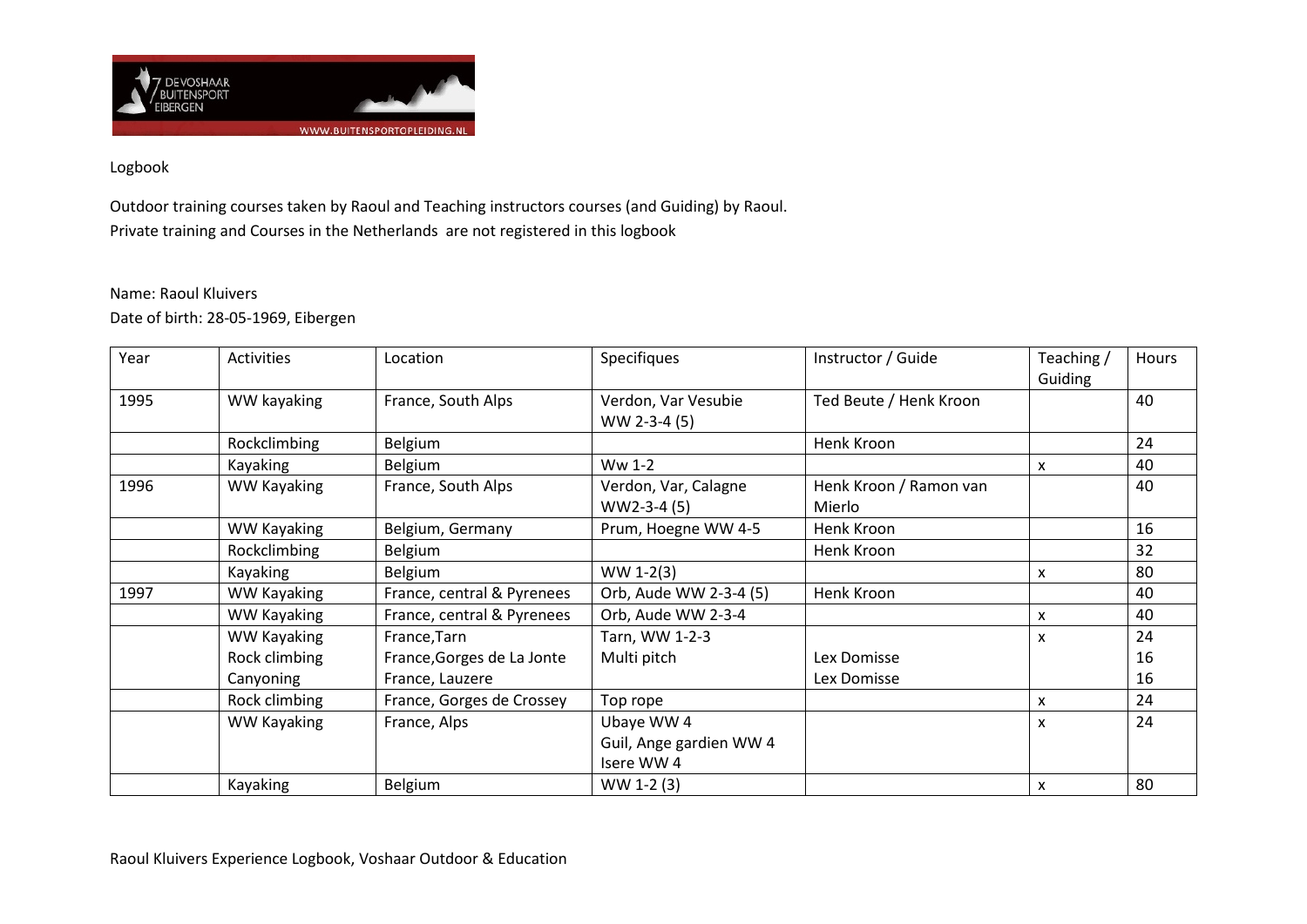

| 1998 | <b>WW Kayaking</b>   | France central and Pyrenees | Orb, Aude, WW 2-3-4 (5)   | Henk Kroon          | X assistent        | 40           |
|------|----------------------|-----------------------------|---------------------------|---------------------|--------------------|--------------|
|      | Orienteering         | France, Charavines          | <b>GKM</b>                |                     | X                  | 40           |
|      | <b>Rock Climbing</b> | France                      | Gorges de Crossey         |                     | X                  | 40           |
| 1999 | <b>WW Kayaking</b>   | France, alps                | Verdon WW 3-4             | Henk Kroon          | X assistent        | 80           |
|      |                      |                             | Ubaye WW 4                |                     |                    |              |
|      |                      |                             | Vesubie WW 4+             |                     |                    |              |
|      |                      |                             | Guil WW 4+                |                     |                    |              |
|      |                      |                             | Durance WW 3              |                     |                    |              |
|      |                      |                             | Fournel WW 4              |                     |                    |              |
|      |                      |                             | Biasse WW 5               |                     |                    |              |
|      | <b>WW Kayaking</b>   | France                      | Sault Brénaz WW 2-3       |                     | X                  | 24           |
|      | Orienteering         | France, Charavines          | <b>GKM</b>                |                     | X                  | 40           |
|      | <b>Rock Climbing</b> | France                      | Gorges de Crossey         |                     | X                  | 40           |
|      | <b>WW Kayaking</b>   | France                      | Tarn WW 1-2-3             |                     | $\mathsf{x}$       | 40           |
|      | Canyoning            | France                      | Vercors                   | Speleo club Tullins |                    | 32           |
|      | Rafting              | France                      | Alpes                     | C&P buitensport     |                    | $\mathbf{1}$ |
| 2000 | <b>WW Kayaking</b>   | France, alps                | Verdon WW 3-4             | Henk Kroon          | X                  | 40           |
|      |                      |                             | Var WW 4                  |                     |                    |              |
|      |                      |                             | Vesubie WW 4+             |                     |                    |              |
|      | <b>WW Kayaking</b>   | France                      | Sault Brénaz WW 2-3       |                     | X                  | 24           |
|      | Orienteering         | France, Charavines          | <b>GKM</b>                |                     | $\pmb{\mathsf{X}}$ | 40           |
|      | <b>Rock Climbing</b> | France                      | Gorges de Crossey         |                     | $\pmb{\mathsf{X}}$ | 32           |
|      | Canyoning            | France                      | Vercors                   | Speleo club Tullins |                    | 16           |
|      | <b>WW Kayaking</b>   | Germany                     | Prum WW 3-4               |                     | X                  | 8            |
|      | Hiking               | Canada (december, -57 WC)   | Banff, Jasper, Kananaskis |                     |                    | 80           |
| 2001 | <b>WW Kayaking</b>   | France, Alpes               | Durance WW 3              |                     | $\mathsf{X}$       | 40           |
|      |                      |                             | Claree WW 4               |                     |                    |              |
|      |                      |                             | Guisane WW 4-5            |                     |                    |              |
|      |                      |                             | Guil WW 3                 |                     |                    |              |
|      |                      |                             | Gyr WW 5                  |                     |                    |              |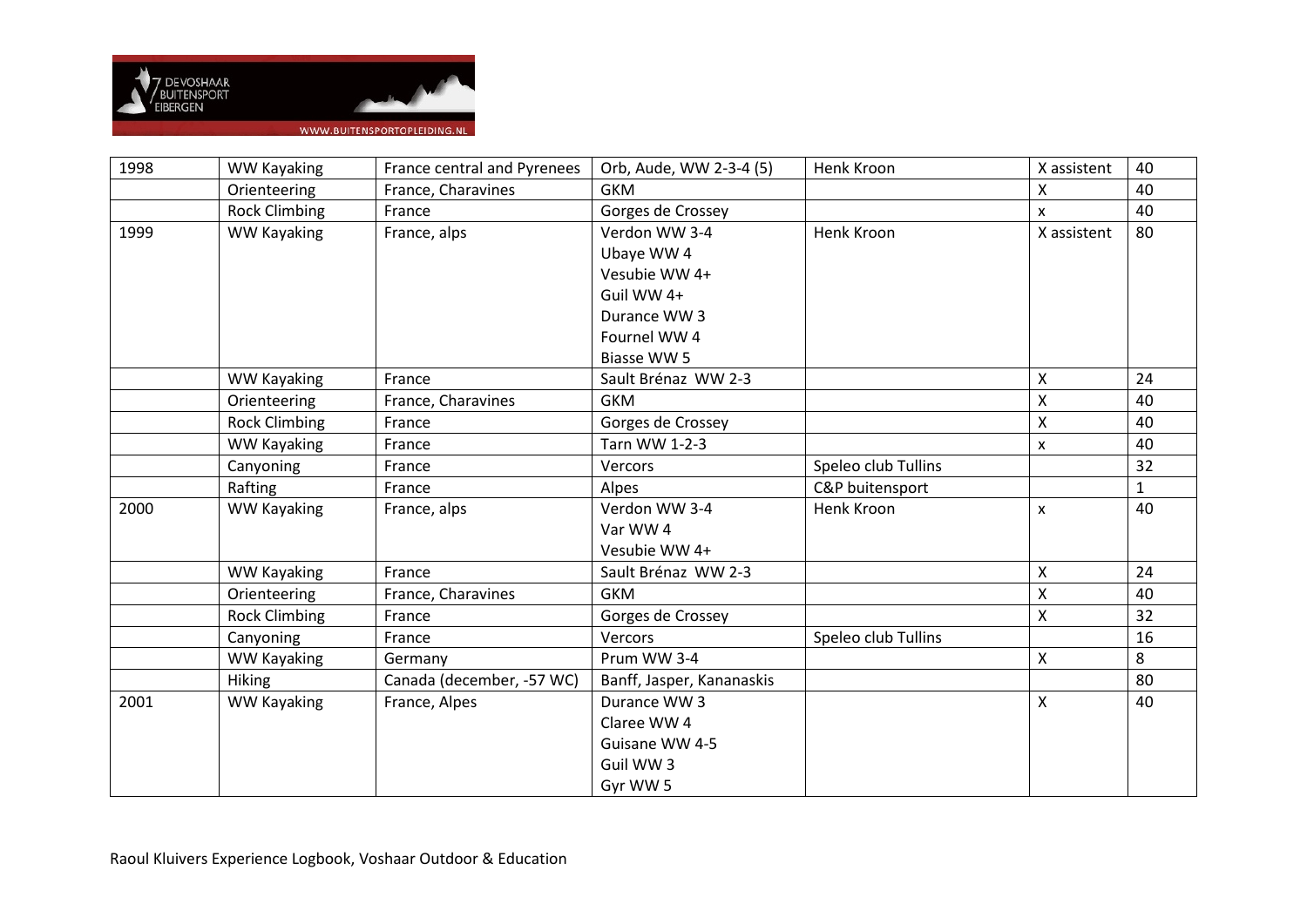

|                      |                                    |                              |                                   |                         | 24     |
|----------------------|------------------------------------|------------------------------|-----------------------------------|-------------------------|--------|
|                      |                                    |                              |                                   |                         | 40     |
| <b>Rock Climbing</b> | France                             | Gorges de Crossey            |                                   | Χ                       | 24     |
| Canyoning            | France                             | Vercors                      |                                   | X                       | 16     |
| <b>WW Kayaking</b>   | Germany                            | Prum, WW 4                   |                                   | Χ                       | 40     |
|                      | Sault Brénaz                       |                              |                                   |                         |        |
|                      | St Pierre le Boeuff                |                              |                                   |                         |        |
|                      | Nancy                              |                              |                                   |                         |        |
| <b>WW Kayaking</b>   | France                             | Sault Brénaz WW 2-3          |                                   | Χ                       | 24     |
| Orienteering         | France, Charavines                 | <b>GKM</b>                   |                                   | Χ                       | 40     |
| <b>Rock Climbing</b> | France                             | Gorges de Crossey            |                                   | Χ                       | 24     |
| Canyoning            | France                             | Chartreuse                   |                                   | X                       | 8      |
| <b>WW Kayaking</b>   | France, Alpes                      | Isere WW4                    |                                   | X                       | 10     |
|                      |                                    | Dranse WW 4                  |                                   |                         |        |
| Via Ferrata          | France                             | <b>Bastille</b>              |                                   | x                       | 16     |
|                      |                                    | Crolles                      |                                   |                         |        |
| Rockclimbing         | France                             | Lagnieu                      |                                   | X                       | 16     |
| <b>WW Kayaking</b>   | France                             | Sault Brénaz WW 2-3          |                                   | X                       | 68     |
| Orienteering         | France, Charavines                 | <b>GKM</b>                   |                                   | $\mathsf{\overline{X}}$ | 40     |
| <b>Rock Climbing</b> | France                             | Gorges de Crossey            |                                   | X                       | 24     |
| <b>WW Kayaking</b>   | France                             | Guil ww 4                    |                                   | x                       | 40     |
|                      |                                    | Durance ww 3                 |                                   |                         |        |
|                      |                                    | Guisane ww 4                 |                                   |                         |        |
| Via Ferrata          | France                             | La Bastille                  |                                   | X                       | 24     |
|                      |                                    | Crolles                      |                                   |                         |        |
|                      |                                    | Venosc                       |                                   |                         |        |
| Rockclimbing         | France                             | Lagnieu                      |                                   | Χ                       | 24     |
| <b>Hiking</b>        | France                             | Jura (winter)                |                                   | X                       | 24     |
| Hiking               | Sweden                             | Dalarna (winter)             |                                   | X                       | 36     |
| <b>WW Kayaking</b>   | France                             | Sault Brénaz WW 2-3          |                                   | X                       | 80     |
|                      | <b>WW Kayaking</b><br>Orienteering | France<br>France, Charavines | Sault Brénaz WW 2-3<br><b>GKM</b> |                         | Χ<br>Χ |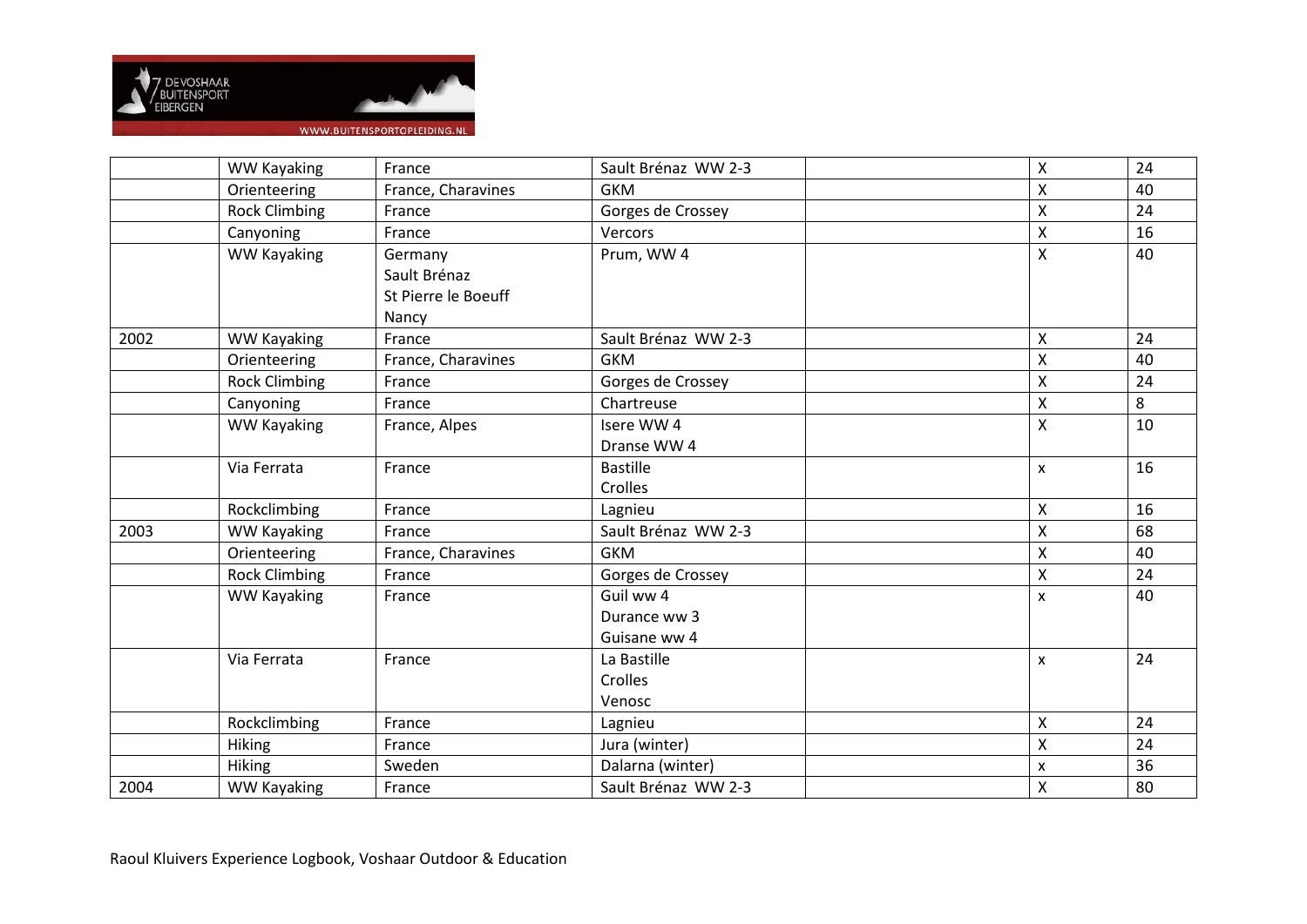

|      | Orienteering         | France, Charavines | <b>GKM</b>              | Χ | 40 |
|------|----------------------|--------------------|-------------------------|---|----|
|      | <b>Rock Climbing</b> | France             | Gorges de Crossey       | X | 24 |
|      | <b>WW Kayaking</b>   | France             | Durance ww 3            | x | 40 |
|      |                      |                    | Guisane ww 4            |   |    |
|      | Via Ferrata          | France             | La Bastille             | x | 24 |
|      |                      |                    | Crolles                 |   |    |
|      | Rockclimbing         | France             | Lagnieu                 | Χ | 24 |
|      | Hiking               | France             | Jura (winter)           | x | 24 |
| 2005 | <b>WW Kayaking</b>   | France             | Sault Brénaz WW 2-3     | X | 40 |
|      | Orienteering         | France, Charavines | <b>GKM</b>              | X | 40 |
|      | <b>Rock Climbing</b> | France             | Gorges de Crossey       | X | 32 |
|      | <b>WW Kayaking</b>   | France             | Durance ww 3            | x | 40 |
|      |                      |                    | Guisane ww 4            |   |    |
|      | Via Ferrata          | France             | La Bastille             | x | 16 |
|      |                      |                    | Crolles                 |   |    |
|      | Rockclimbing         | France             | Lagnieu                 | X | 16 |
|      | Hiking               | France             | Jura (winter)           | X | 32 |
|      | <b>Hiking</b>        | Belgium            | Ardennes                | x | 16 |
|      | Orienteering         | Belgium            | Houffalize. NK AR       | x | 40 |
| 2006 | WW Kayaking          | France             | Sault Brénaz WW 2-3     | X | 48 |
|      | Orienteering         | France, Charavines | <b>GKM</b>              | Χ | 40 |
|      | <b>Rock Climbing</b> | France             | Gorges de Crossey       | Χ | 24 |
|      | <b>WW Kayaking</b>   | France             | Durance ww 3            | x | 40 |
|      |                      |                    | Guisane ww 4            |   |    |
|      | Via Ferrata          | France             | La Bastille             | X | 16 |
|      |                      |                    | Crolles                 |   |    |
|      | Rockclimbing         | France             | Lagnieu                 | Χ | 24 |
|      | Hiking               | France             | Jura (winter)           | x | 32 |
|      | <b>WW Kayaking</b>   | France             | <b>Bourg St Maurice</b> | X | 16 |
|      | Hiking               | Canada             | <b>Rocky Mountains</b>  | x | 48 |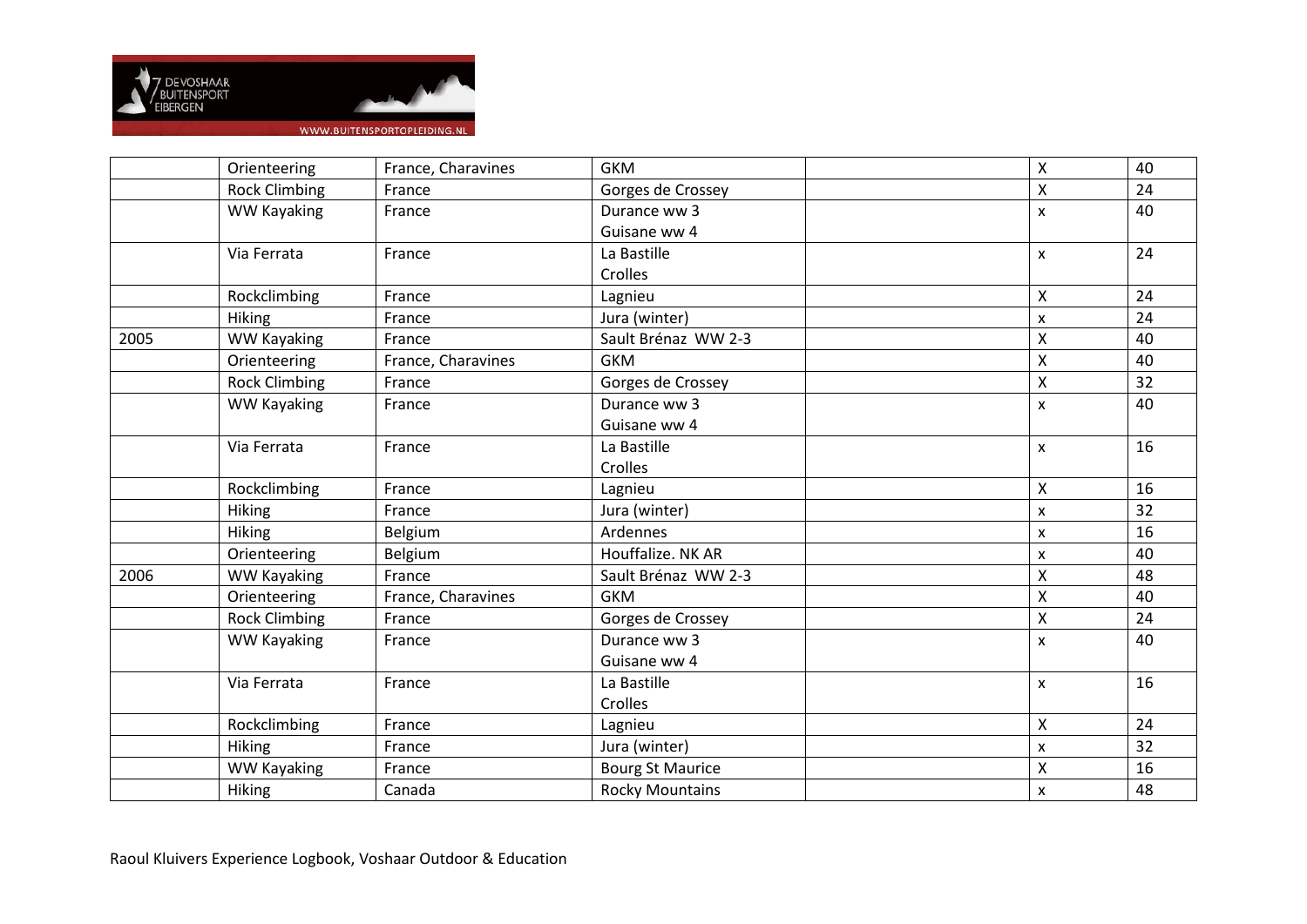

| 2007 | <b>WW Kayaking</b>        | France             | Sault Brénaz WW 2-3             |               | X                  | 80  |
|------|---------------------------|--------------------|---------------------------------|---------------|--------------------|-----|
|      | Orienteering              | France, Charavines | <b>GKM</b>                      |               | X                  | 40  |
|      | <b>Rock Climbing</b>      | France             | Gorges de Crossey               |               | X                  | 24  |
|      | <b>WW Kayaking</b>        | France             | Séveraisse WW 2-3-4             |               | X                  | 40  |
|      | Via Ferrata               | France             | La Bastille                     |               | X                  | 16  |
|      |                           |                    | Crolles                         |               |                    |     |
|      | Rockclimbing              | France             | Lagnieu                         |               | X                  | 8   |
|      | Hiking                    | France             | Jura (winter)                   |               | X                  | 32  |
|      | <b>Wilderness Guiding</b> | Canada             | <b>Rocky Mountains</b>          | Jerry Fochler |                    | 140 |
|      | <b>Hiking</b>             | Belgium            | Ardennes                        |               | $\pmb{\mathsf{x}}$ | 16  |
| 2008 | <b>WW Kayaking</b>        | France             | Sault Brénaz WW 2-3             |               | $\pmb{\mathsf{X}}$ | 80  |
|      | Orienteering              | France, Charavines | <b>GKM</b>                      |               | $\pmb{\times}$     | 40  |
|      | <b>Rock Climbing</b>      | France             | Gorges de Crossey               |               | $\pmb{\times}$     | 24  |
|      | WW Kayaking               | France             | Séveraisse WW 2-3-4             |               | $\pmb{\mathsf{x}}$ | 40  |
|      | Via Ferrata               | France             | La Bastille                     |               | X                  | 16  |
|      |                           |                    | Crolles                         |               |                    |     |
|      | Rockclimbing              | France             | Lagnieu                         |               | X                  | 8   |
|      | <b>Hiking</b>             | France             | Jura (winter)                   |               | $\mathsf{x}$       | 32  |
|      | <b>Wilderness Guiding</b> | Canada             | <b>Rocky Mountains</b>          | Jerry Fochler | X assistent        | 140 |
|      | <b>Wilderness Guiding</b> | Canada             | <b>Rocky Mountains (winter)</b> | Jerry Fochler |                    | 96  |
|      | <b>Hiking</b>             | Belgium            | Ardennes                        |               | X                  | 16  |
| 2009 | <b>WW Kayaking</b>        | France             | Sault Brénaz WW 2-3             |               | $\mathsf{\chi}$    | 48  |
|      | Orienteering              | France, Charavines | <b>GKM</b>                      |               | $\pmb{\times}$     | 40  |
|      | <b>Rock Climbing</b>      | France             | Gorges de Crossey               |               | $\pmb{\times}$     | 40  |
|      | <b>WW Kayaking</b>        | France             | Séveraisse WW 2-3-4             |               | X                  | 40  |
|      | Via Ferrata               | France             | La Bastille                     |               | X                  | 16  |
|      | Rockclimbing              | France             | Lagnieu                         |               | $\pmb{\mathsf{X}}$ | 32  |
|      | Hiking                    | France             | Jura (winter)                   |               | $\pmb{\mathsf{x}}$ | 32  |
|      | <b>Wilderness Guiding</b> | Canada             | <b>Rocky Mountains</b>          | Jerry Fochler | $\sf X$            | 112 |
|      | <b>Wilderness Guiding</b> | Canada             | <b>Rocky Mountains (winter)</b> | Jerry Fochler | X assistent        | 96  |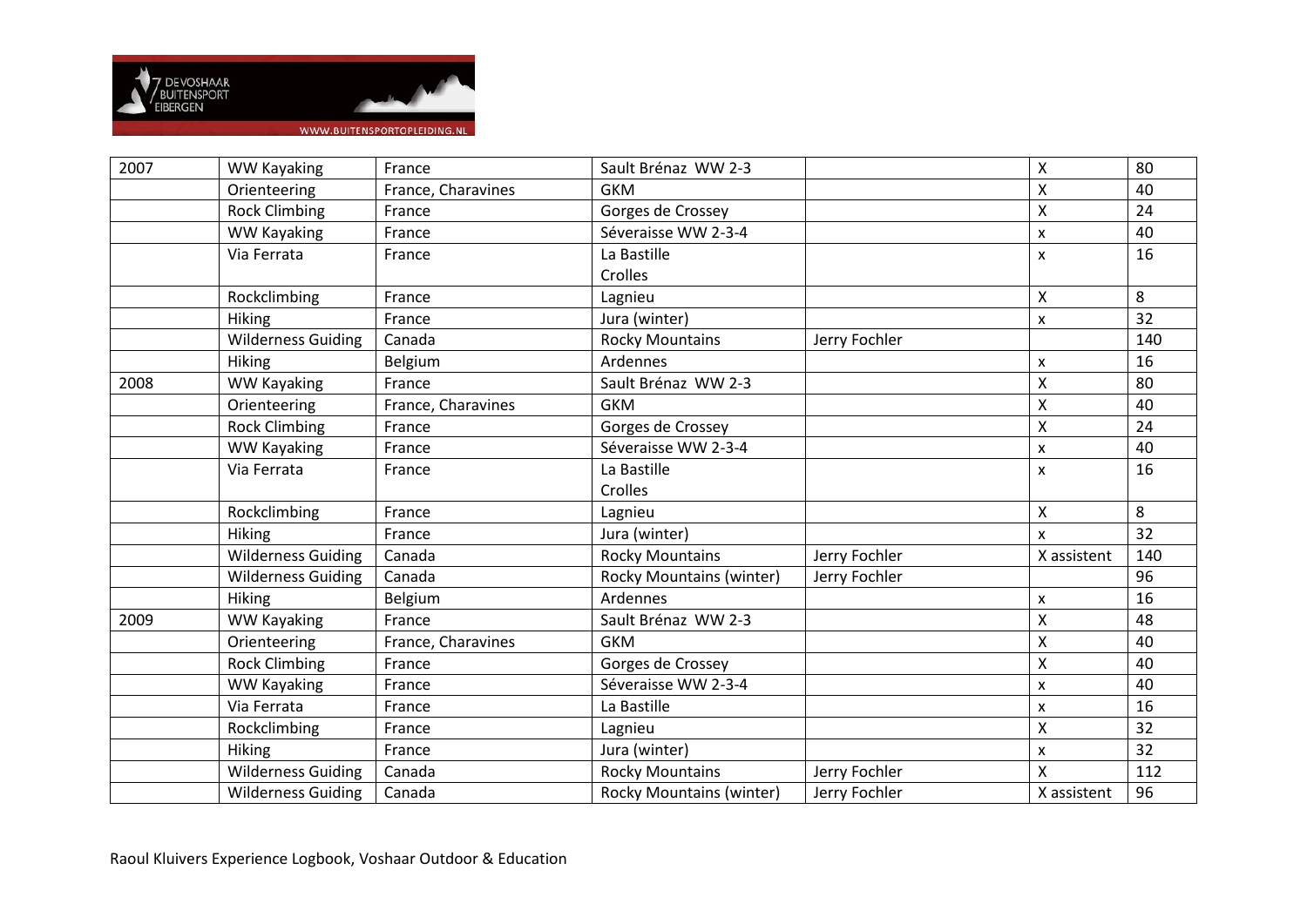

|      | Hiking                    | Belgium            | Ardennes               |               | $\pmb{\times}$     | 16  |
|------|---------------------------|--------------------|------------------------|---------------|--------------------|-----|
| 2010 | <b>WW Kayaking</b>        | France             | Sault Brénaz WW 2-3    |               | $\mathsf{\chi}$    | 48  |
|      | Orienteering              | France, Charavines | <b>GKM</b>             |               | $\mathsf{\chi}$    | 40  |
|      | <b>Rock Climbing</b>      | France             | Gorges de Crossey      |               | $\mathsf{\chi}$    | 24  |
|      | <b>WW Kayaking</b>        | France             | Séveraisse WW 2-3-4    |               | $\pmb{\times}$     | 24  |
|      | Via Ferrata               | France             | La Bastille            |               | $\pmb{\times}$     | 16  |
|      |                           |                    | Crolles                |               |                    |     |
|      | Rockclimbing              | France             | Lagnieu                |               | X                  | 8   |
|      | Hiking                    | France             | Jura (winter)          |               | X                  | 32  |
|      | Hiking                    | Canada             | <b>Rocky Mountains</b> |               | $\pmb{\times}$     | 80  |
|      | <b>Hiking</b>             | Belgium            | Ardennes               |               | $\pmb{\times}$     | 16  |
| 2011 | <b>WW Kayaking</b>        | France             | Sault Brénaz WW 2-3    |               | $\pmb{\mathsf{X}}$ | 40  |
|      | Orienteering              | France, Charavines | <b>GKM</b>             |               | $\mathsf{\chi}$    | 40  |
|      | <b>Rock Climbing</b>      | France             | Gorges de Crossey      |               | $\mathsf{\chi}$    | 24  |
|      | <b>WW Kayaking</b>        | France             | Séveraisse WW 2-3-4    |               | X                  | 24  |
|      | Via Ferrata               | France             | La Bastille            |               | $\pmb{\times}$     | 16  |
|      |                           |                    | Crolles                |               |                    |     |
|      | Rockclimbing              | France             | Lagnieu                |               | $\pmb{\times}$     | 16  |
|      | Hiking                    | France             | Jura (winter)          |               | X                  | 32  |
|      | Hiking                    | Canada             | <b>Rocky Mountains</b> |               | $\pmb{\times}$     | 80  |
|      | <b>Hiking</b>             | Belgium            | Ardennes               |               | $\pmb{\times}$     | 16  |
| 2012 | <b>WW Kayaking</b>        | France             | Sault Brénaz WW 2-3    |               | $\mathsf{\chi}$    | 36  |
|      | Orienteering              | France, Charavines | <b>GKM</b>             |               | $\pmb{\mathsf{X}}$ | 40  |
|      | <b>Rock Climbing</b>      | France             | Gorges de Crossey      |               | $\mathsf{\chi}$    | 24  |
|      | <b>WW Kayaking</b>        | France             | Séveraisse WW 2-3-4    |               | X                  | 24  |
|      | Via Ferrata               | France             | La Bastille            |               | $\pmb{\times}$     | 16  |
|      |                           |                    | Crolles                |               |                    |     |
|      | Rockclimbing              | France             | Lagnieu                |               | $\pmb{\mathsf{X}}$ | 16  |
|      | <b>Hiking</b>             | France             | Jura (winter)          |               | X                  | 32  |
|      | <b>Wilderness Guiding</b> | Canada             | <b>Rocky Mountains</b> | Jerry Fochler | $\pmb{\times}$     | 180 |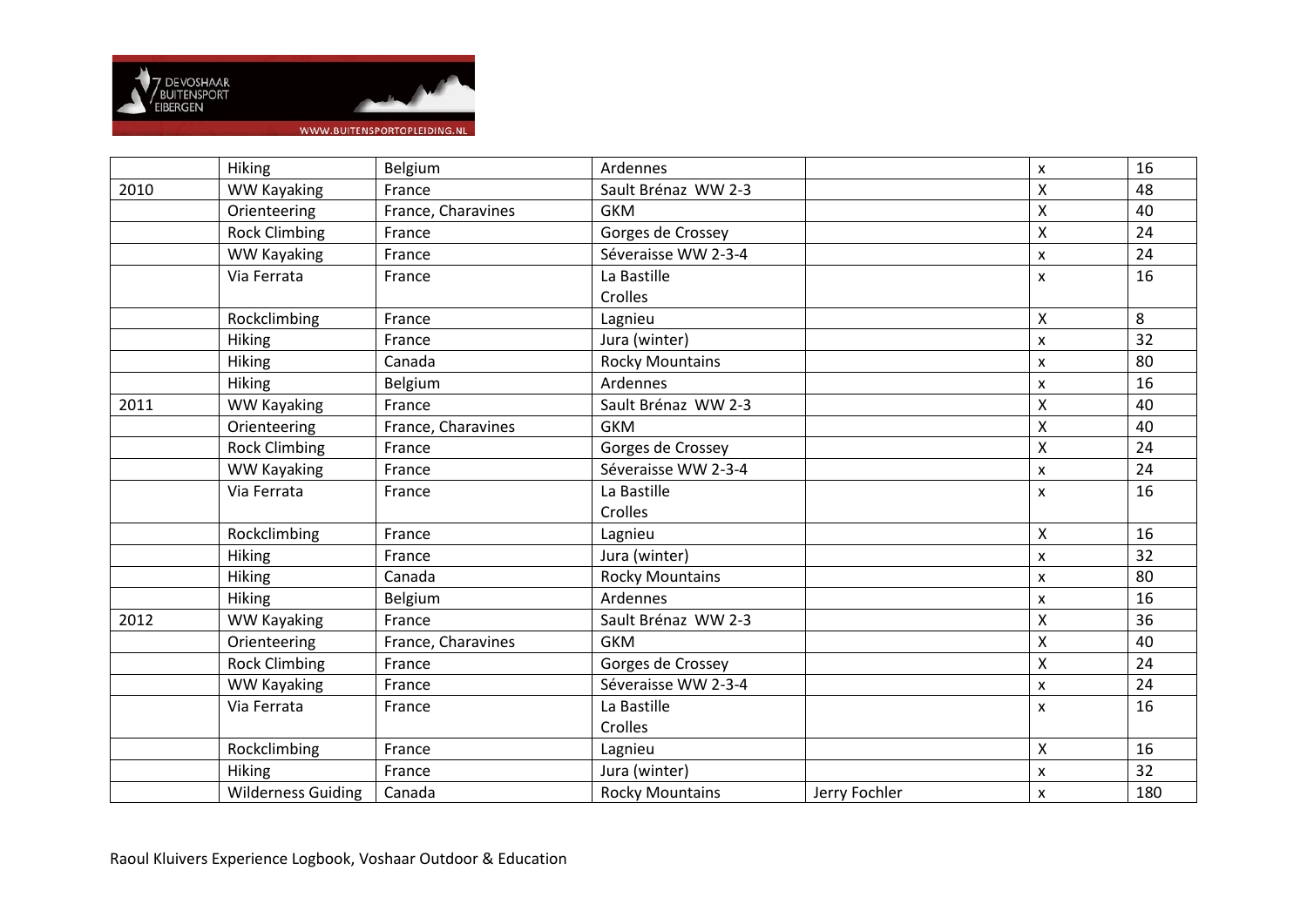

|      | Interpretive              | Canada             | <b>Banff</b>                    | <b>Interpretive Guides</b>        |   | 16  |
|------|---------------------------|--------------------|---------------------------------|-----------------------------------|---|-----|
|      | Guiding                   |                    |                                 | Association                       |   |     |
|      | <b>Hiking</b>             | Belgium            | Ardennes                        |                                   | X | 16  |
| 2013 | <b>WW Kayaking</b>        | France             | Sault Brénaz WW 2-3             |                                   | X | 24  |
|      | Orienteering              | France, Charavines | <b>GKM</b>                      |                                   | X | 40  |
|      | <b>Rock Climbing</b>      | France             | Gorges de Crossey               |                                   | X | 16  |
|      | <b>WW Kayaking</b>        | France             | Séveraisse WW 2-3-4             |                                   | X | 24  |
|      | Via Ferrata               | France             | La Bastille                     |                                   | x | 8   |
|      | Rockclimbing              | France             | Lagnieu                         |                                   | X | 4   |
|      | <b>Hiking</b>             | France             | Jura (winter)                   |                                   | X | 56  |
|      | <b>Wilderness Guiding</b> | Canada             | <b>Rocky Mountains</b>          | Jerry Fochler / Nathan<br>Fochler | x | 180 |
|      | Hiking                    | France             | Alpes                           |                                   | x | 16  |
|      | Interpretive              | Canada             | <b>Banff</b>                    | <b>Interpretive Guides</b>        |   | 32  |
|      | Guiding                   |                    |                                 | Association                       |   |     |
|      | <b>Hiking</b>             | Germany            | Willingen                       |                                   | x | 28  |
| 2014 | <b>WW Kayaking</b>        | France             | Sault Brénaz WW 2-3             |                                   | X | 24  |
|      | Orienteering              | France, Charavines | <b>GKM</b>                      |                                   | Χ | 40  |
|      | <b>Rock Climbing</b>      | France             | Gorges de Crossey               |                                   | Χ | 16  |
|      | Via Ferrata               | France             | La Bastille                     |                                   | X | 8   |
|      | Hiking                    | France             | Jura (winter)                   |                                   | x | 56  |
|      | <b>Wilderness Guiding</b> | Canada             | <b>Rocky Mountains</b>          | Jerry Fochler / Nathan<br>Fochler | x | 180 |
|      | Hiking                    | France             | Alpes                           |                                   | X | 24  |
|      | <b>Wilderness Guiding</b> | Canada             | <b>Rocky Mountains (winter)</b> |                                   | X | 96  |
|      | Nature & Wildlife         | Poland             | Bialowieza                      | Wild Poland/ Arek Szymura         | x | 40  |
|      | Interpretive              | Romania            | <b>Tacu Mountains</b>           |                                   | x | 24  |
|      | Guiding                   |                    |                                 |                                   |   |     |
|      |                           |                    |                                 |                                   |   |     |
|      | <b>Hiking</b>             | Germany            | Willingen                       |                                   | x | 14  |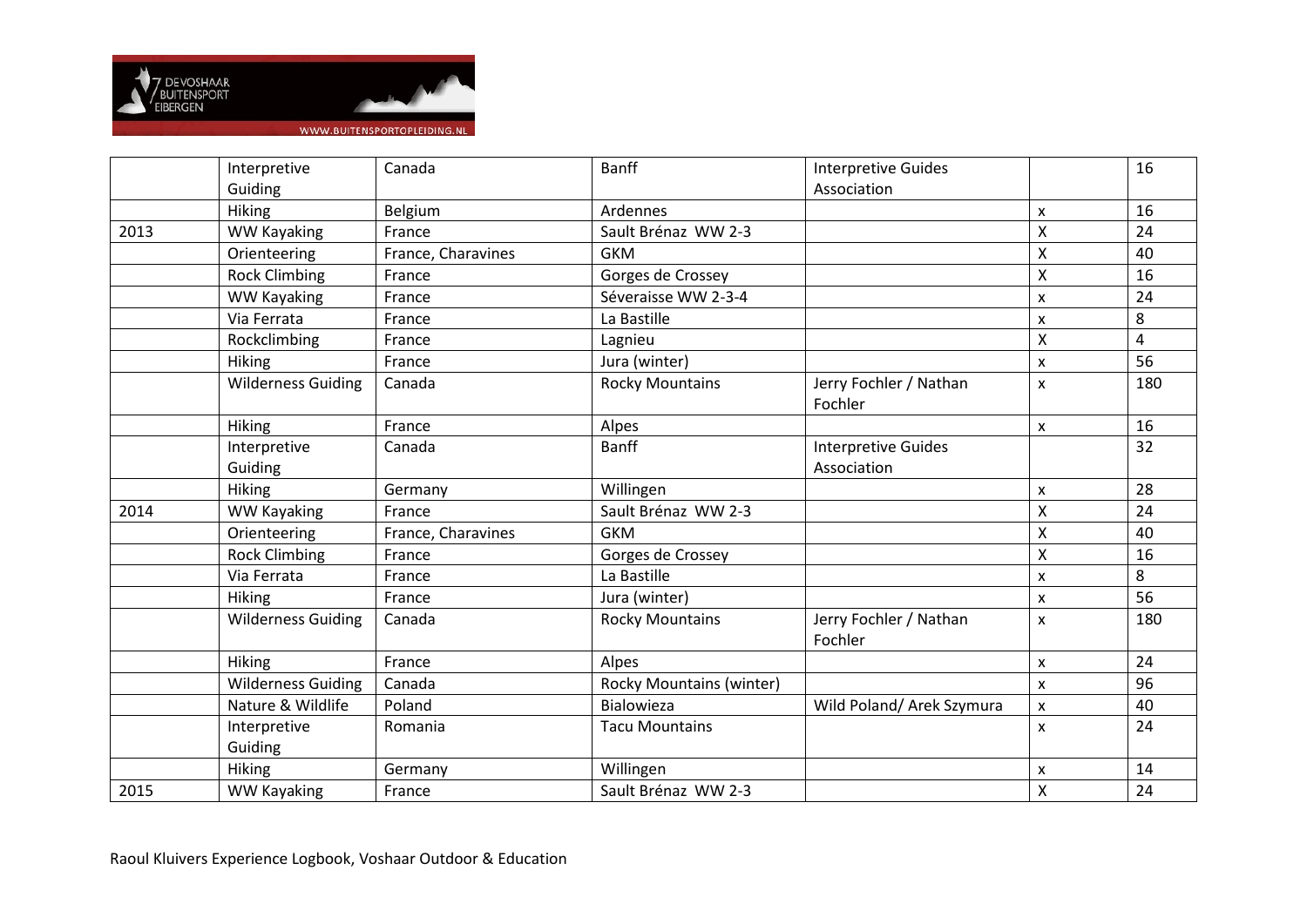

|      | Orienteering              | France, Charavines | <b>GKM</b>                      |                               | Χ | 40  |
|------|---------------------------|--------------------|---------------------------------|-------------------------------|---|-----|
|      | <b>Rock Climbing</b>      | France             | Gorges de Crossey               |                               | X | 8   |
|      | <b>Hiking</b>             | France             | Jura (winter)                   |                               | x | 56  |
|      | <b>Wilderness Guiding</b> | Canada             | <b>Rocky Mountains</b>          | Brenda Holder / Jerry Fochler | X | 180 |
|      | <b>Hiking</b>             | France             | Alpes                           |                               | X | 16  |
|      | Tracking                  | Canada             | <b>Rocky Mountains (winter)</b> | David Holder                  | X | 96  |
|      | Nature & Wildlife         | Poland             | <b>Bialowieza</b>               | Wild Poland/ Arek Szymura     | X | 40  |
|      | Hiking                    | Germany            | Willingen                       |                               | x | 14  |
|      | Rafting                   | Spain              | Pallaresa                       | Sander Schotten               |   | 4   |
| 2016 | Nature & Wildlife         | Poland             | <b>Bialowieza</b>               | Wild Poland/ Arek Szymura     | X | 40  |
|      | Hiking                    | France             | Jura (winter)                   |                               | x | 56  |
|      | Rope technique            | France             | Gorges de Crossey               |                               | X | 16  |
|      | <b>WW Kayaking</b>        | France             | Sault Brénaz WW 2-3             |                               | Χ | 24  |
|      | Via Ferrata               | France             | Argentiere                      |                               | x | 5   |
|      | Canyoning                 | France             | Fournel                         | Crux                          |   | 4   |
|      | Orienteering              | France, Charavines | <b>GKM</b>                      |                               | X | 10  |
|      | <b>Wilderness Guiding</b> | Canada             | <b>Rocky Mountains</b>          | David Holder, Brenda Holder,  | X | 180 |
|      |                           |                    |                                 | Tracey Klettl, Tim Mearns     |   |     |
|      | <b>WW Kayaking</b>        | France             | Sault Brénaz WW 2-3             |                               | Χ | 32  |
| 2017 | Hiking, wintertravel      | France             | Jura                            |                               | x | 80  |
|      | <b>Hiking</b>             | France             | Alps                            |                               | X | 80  |
|      | Rope technique            | France             | Vercors                         |                               | Χ | 16  |
|      | Orienteering              | France, Charavines |                                 |                               | Χ | 20  |
|      | <b>WW Kayaking</b>        | France             | Sault Brénaz WW 2-3             |                               | Χ | 24  |
|      | Nature & Wildlife         | Poland             | Bialowieza                      |                               | x | 40  |
|      | <b>WW Kayaking</b>        | France             | Sault Brénaz                    |                               | X | 80  |
|      | <b>Wilderness Guiding</b> | Canada             | <b>Rocky Mountains</b>          | Brenda Holder, Tracey Klettl, | X | 180 |
|      |                           |                    |                                 | <b>Tim Mearns</b>             |   |     |
|      | Interpretive              | Canada             | <b>Banff</b>                    | <b>Interpretive Guides</b>    |   | 24  |
|      | Guiding                   |                    |                                 | Association                   |   |     |